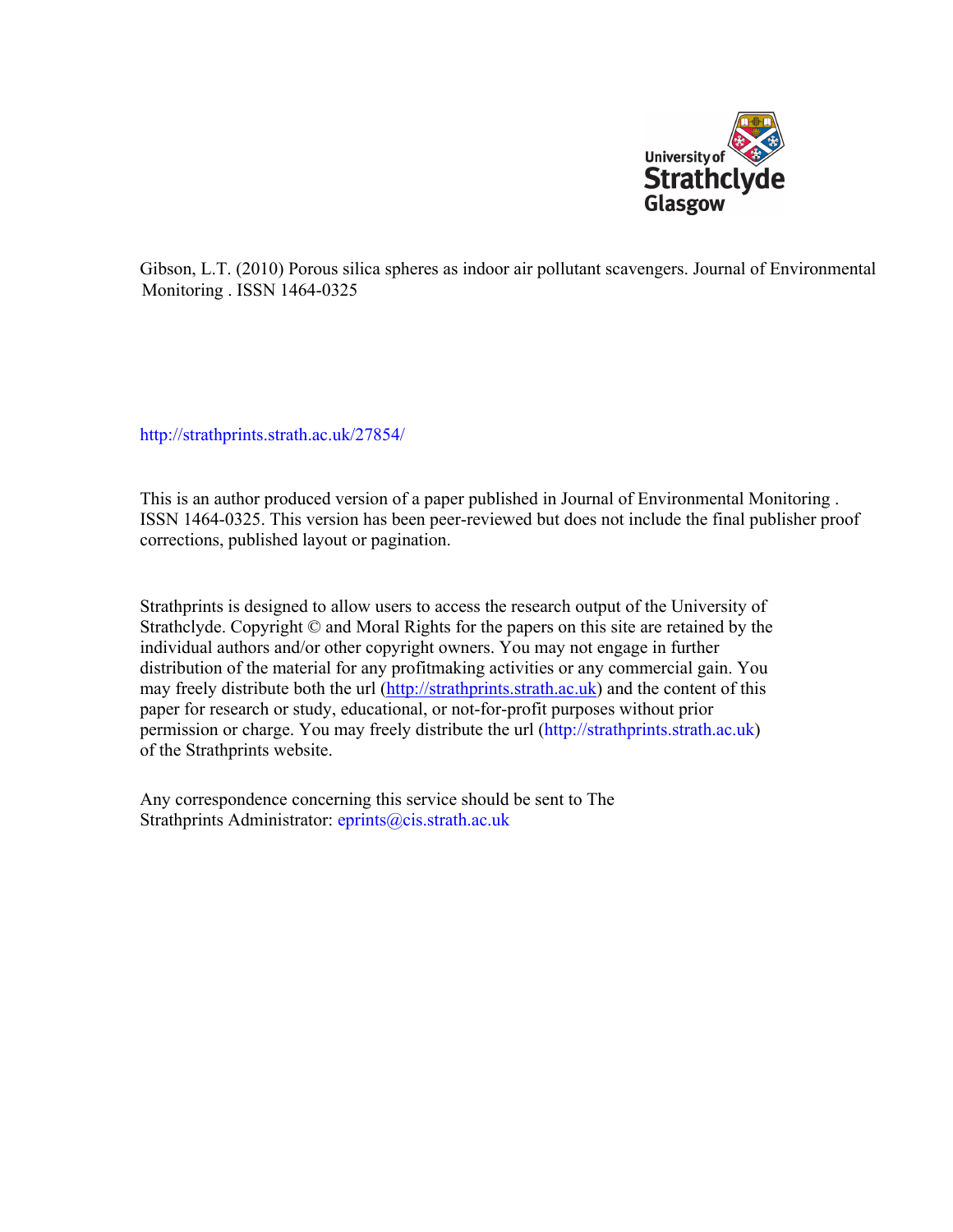#### Journal of Environmental Monitoring coem00226g 1 PAPER 5 5 1 Porous silica spheres as indoor air pollutant scavengers 10 Paul Delaney, Robert M. Healy, John P. Hanrahan, 10 Lorraine T. Gibson, John C. Wenger, Michael A. Morris and Justin D. Holmes\* Porous silica spheres were investigated for their effectiveness in removing typical indoor air pollutants. 15 15 20 20 Please check this proof carefully. Our staff will not read it in detail after you have returned it. Translation errors between word-processor files and typesetting systems can occur so the whole proof needs to be read. 25 Please pay particular attention to: tabulated material; equations; numerical data; figures and graphics; and references. 25 If you have not already indicated the corresponding author(s) please mark their name(s) with an asterisk. Please e-mail a list of corrections or the PDF with electronic notes attached – do not change the text within the PDF file or send a revised manuscript. 30 30 Please bear in mind that minor layout improvements, e.g. in line breaking, table widths and graphic placement, are routinely applied to the final version. We will publish articles on the web as soon as possible after receiving your corrections; no late corrections will be made. 35 35 Please return your final corrections, where possible within 48 hours of receipt by e-mail to:  $\text{jem@rsc.org}$ Reprints—Electronic (PDF) reprints will be provided free of charge to the corresponding author. Enquiries about purchasing paper reprints should be addressed via: http://www.rsc.org/Publishing/ReSourCe/PaperReprints/. Costs for reprints are below: 40 40 **Reprint costs** No of pages Cost for 50 copies Cost for each additional 50 copies  $2 - 4$ £190  $£120$  $5 - 8$ £315 £230 45 45  $9 - 20$ £630 £500

50

 $21 - 40$ 

£55 per 50 copies

 $>40$ 

50

£915

£1525

55

1

55

£1155

£1785

Cost for including cover of journal issue: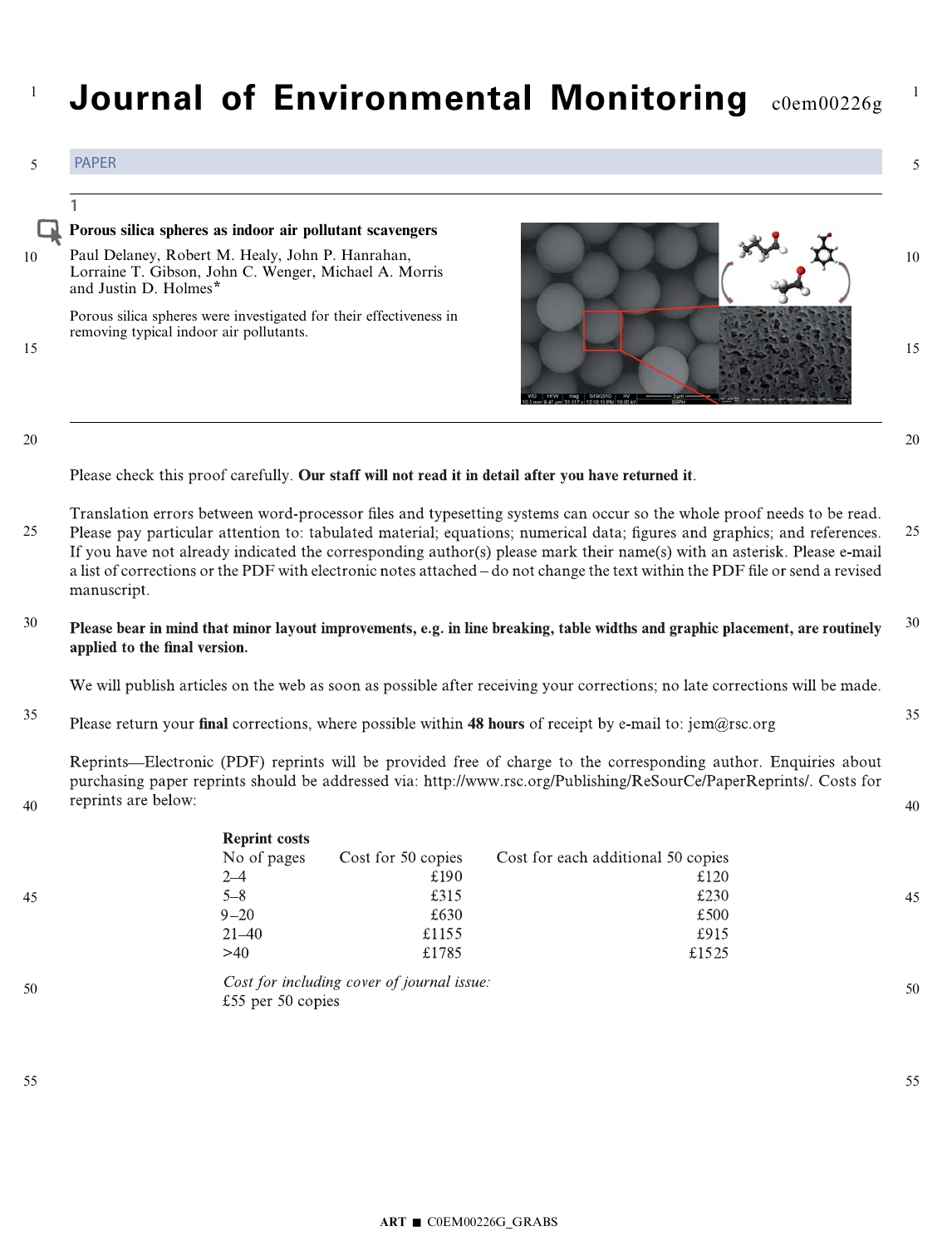#### <sup>1</sup> Porous silica spheres as indoor air pollutant scavengers† 1

using an indoor air simulation chamber. Real indoor sampling was also undertaken to evaluate the

Paul Delaney,<sup>ab</sup> Robert M. Healy,<sup>c</sup> John P. Hanrahan,<sup>d</sup> Lorraine T. Gibson,<sup>e</sup> John C. Wenger,<sup>c</sup> Michael A. Morris<sup>ab</sup> and Justin D. Holmes<sup>\*ab</sup>

Received 20th May 2010, Accepted 31st August 2010 DOI: 10.1039/c0em00226g

adsorbing carbonyls in an indoor environment.

Porous silica spheres were investigated for their effectiveness in removing typical indoor air pollutants, such as aromatic and carbonyl-containing volatile organic compounds (VOCs), and compared to the commercially available polymer styrene–divinylbenzene (XAD-4). The silica spheres and the XAD-4 resin were coated on denuder sampling devices and their adsorption efficiencies for VOCs evaluated 10

5

15

affinity of the silica adsorbents for a variety of indoor VOCs. The silica sphere adsorbents were found to have a high affinity for polar carbonyls and found to be more efficient than the XAD-4 resin at

Introduction 20

> In recent years indoor air pollution has become a major concern due to its well demonstrated effect on human health. The adverse health effects of indoor air pollution are expected to become more significant as lifestyles are predicted to become even more

sedentary. In 2001, this was demonstrated in the national human activity pattern survey (NHAPS), where it was shown that US citizens typically spent 90% of their time indoors.<sup>1</sup> Aldehydes in particular have adverse health effects (eye and lung irritation), and formaldehyde and acrolein are suspected carcinogens.2,3 Changes 25

in building design and improved energy efficiency, along with maximising insulation and minimising air exchange,<sup>4</sup> have led to increasingly airtight buildings.<sup>5</sup> Modern synthetic building materials, such as sealants, plastics and solvent-based coatings, have further added to the problem of indoor air pollutants. Volatile organic compounds (VOCs), non-volatile organic 30 35

<sup>a</sup>Materials and Supercritical Fluids Group, Department of Chemistry and the Tyndall National Institute, University College Cork, Cork, Ireland. E-mail: j.holmes@ucc.ie; Fax: +353 21 4274097; Tel: +353 21 4903608

b Centre for Research on Adaptive Nanostructures and Nanodevices (CRANN), Trinity College Dublin, Dublin, 2, Ireland c Department of Chemistry and the Environmental Research Institute 40

(ERI), University College Cork, Cork, Ireland d Glantreo Ltd., Rubicon Centre, CIT Campus, Bishopstown, Cork, Ireland

- e Department of Pure and Applied Chemistry, University of Strathclyde , Glasgow, G1 1XL, UK 45
	- <sup>2</sup> † Electronic supplementary information (ESI) available: [DETAILS]. See DOI: 10.1039/c0em00226g

compounds (NVOCs) and semi-volatile organic compounds (SVOCs) are of particular concern as indoor pollutants. VOCs are defined as organic compounds having a boiling point between 50 and 260 °C.<sup>6</sup> The relatively low boiling point of VOCs means they can easily release vapours into indoor air.<sup>2</sup> VOCs containing carbonyl moieties such as formaldehyde have been associated with health effects such as airway irritation, asthma and cancer at concentrations typically found indoors.7–9 20 25

There have been a variety of strategies employed for removing VOCs from indoor air environments. The most commonly used adsorbent is activated carbon. However, there are numerous disadvantages associated with using activated carbon as an adsorbent, such as pore blocking, fire risk and regeneration problems.<sup>10</sup> The high specific surface area, controlled pore diameters and controlled morphology, for example spheres, rods and disks, of mesoporous silica make them ideal candidates for adsorption applications. Indeed much research has recently focused on using mesoporous materials for the adsorption of VOCs.11–13 Zhao et al. have studied MCM-41 in comparison to activated carbon and hydrophobic zeolites for their effectiveness in the removal of VOCs. The study utilised temperature programmed desorption techniques to investigate the adsorption properties of MCM-41 and compared its performance to activated carbon and other hydrophobic zeolites. The study showed that MCM-41 was a highly efficient and competitive adsorbent for trapping a wide range of VOCs. There have also been several studies using either metal or functionalised mesoporous materials for the removal of VOCs.14–16 30 35 40 45

50

55

## Environmental impact

In recent years indoor air pollution has received much attention due to its well demonstrated effect on human health. In particular carbonyl pollutants have been shown to be of significant importance due to their relative abundance in indoor air. Typical sources include off-gassing from building and furnishing materials and emissions from various consumer products such as, sealants, plastics and solvent-based coatings. Several carbonyl compounds have been associated with health effects such as airway irritation, asthma and cancer at concentrations typically found indoors. We have developed high surface area, highly porous silica spheres for the adsorption of indoor air pollutants. These spheres were investigated in both simulated and real indoor test environments and shown to outperform a commercially available polymer adsorbent.

55

50

1

5

10

15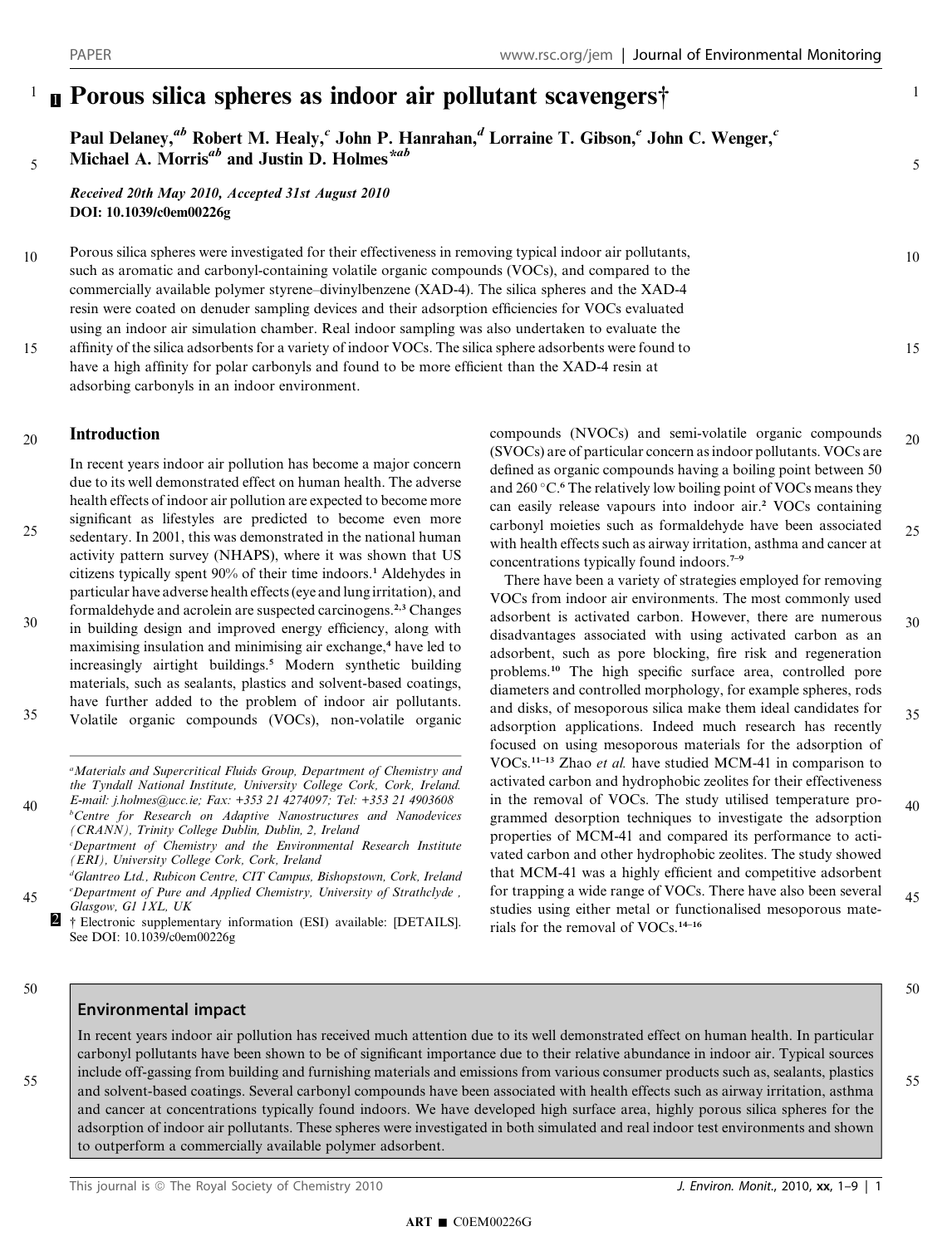There are a variety of techniques available for sampling of indoor air pollutants and these can be classified into three main categories: (i) active sampling, which is based on the controlled passing of a gas through a suitable cartridge or container filled with an adsorbent; $17,18$  the desired components of the gas are retained in the container due to chemical or physical adsorption, (ii) passive sampling, which is based on the free flow of analyte molecules from a sampling medium to a collecting medium; devices are usually cartridge like in design and based on diffusion through a well defined barrier,<sup>19–22</sup> and (iii) denudation sampling which is a combination of active sampling where the gas is forced through a tube and the diffusion of analytes from the gas to the surface of the tube coated with a suitable adsorbent.<sup>23,24</sup> A more detailed description of denuder sampling devices is presented below. 1 5 10 15

Denuders have been widely used as a means to minimise sampling artefacts during partitioning studies,<sup>25,26</sup> and provide an ideal platform on which to coat high surface area sorbents for gas flow testing. Designs include parallel plates, capillary tube bundles, glass honeycomb configurations and cylindrical annular denuders.24,27 The purpose of these designs is to maximise the surface area of the denuder and subsequently provide maximum available surface area for the adsorbent material, in order to trap gas phase pollutants more efficiently by diffusion from polluted

- air streams. Annular denuders in particular have been used in several partitioning studies, both in ambient air and simulation chamber experiments.<sup>25-28</sup> They are comprised of several coaxial glass tubes, separated by an annular space of 1–2 mm through which the air flows.<sup>25</sup> Under laminar flow conditions the annular denuder (coated with a suitable adsorbent) traps gases by 25 30
- diffusion and acts as a suitable support for the silica or XAD-4 materials.

Here we report the adsorption efficiency of silica spheres (SSPH), for various VOCs observed in indoor environments. The packing ability, concentration of surface hydroxyl groups and the easily modified surface chemistry of the spheres coated on denuder tubes were examined and compared to the commercially available polymer resin XAD-4. A denuder sampler was utilised in this study as it can accommodate high flow rates and the results are extremely reproducible, which is advantageous when comparing the adsorption capacities of two compounds. Air 35 40

- from a simulation chamber containing a mixture of VOCs was pumped through the SSPH or XAD-4 coated denuder tubes in order to evaluate the adsorption efficiency of both materials. The denuder sampler was utilised in this study as ambient indoor air 45
	- samples were also taken using the same procedure for the purposes of an on site test of both materials.

#### Experimental 50

20

## Sample preparation

Porous silica spheres were prepared based on the method previously described by Keane et al.<sup>29</sup> and Shimura and Ogawa.<sup>30</sup>

Tetraethyl orthosilicate (TEOS) was used as the silica source and cetyltrimethylammonium bromide (CTAB) acted as the structure directing agent for pore formation and methanol (MeOH) was used as a co-solvent. CTAB (1.2 g) was dissolved in deionised water (88 ml) and methanol (MeOH, 500 ml); the solution was 55

1

5

### Materials characterisation

The surface areas of the calcined micro-/mesoporous silica materials were measured using nitrogen adsorption/desorption isotherms at 77 K on a Micromeritics Gemini 2375 volumetric analyser. Each sample was degassed for 5 h at 473 K prior to a measurement. The Brunauer, Emmett and Teller (BET) model was used to determine the surface area of the material from  $N<sub>2</sub>$ adsorption/desorption isotherms.<sup>31</sup> The average pore size distribution of the calcined silicas was calculated using the Barrett– Joyner–Halenda (BJH) model from a 60 point BET surface area plot.<sup>32</sup> Adsorption isotherms were used to calculate mean pore diameters and distributions. Scanning electron microscopy (SEM) analysis of the adsorbents to identify their morphologies was conducted on a JEOL 5510 SEM. The powder samples were placed on carbon tape and then adhered to a brass stub before being placed into the SEM chamber. Particle size distributions (PaSDs) were measured using a Malven particle sizer. D10 is defined as the particle diameter at 10% of the cumulative particle size distribution; D90 is defined as the particle diameter at 90% of the cumulative particle size distribution. D90/10 is defined as the ratio of the D90 value to the D10 value and used as a measure of the monodispersivity of the samples. 10 15 20 25 30

## Trapping efficiency experiments

The design and operating principles of the atmospheric simulation chamber are similar to those described in detail elswhere.<sup>33-35</sup> The atmospheric simulation chamber is rectangular in shape and has a volume of *ca.* 6500 l. The chamber was operated at atmospheric pressure using purified air (Zander KMA 75), and the temperature and amount of water vapour in the chamber were monitored by a dewpoint meter (Vaisala DM70). Experiments were typically performed at  $295 \pm 2$  K and at a dewpoint temperature of  $223 \pm 5$  K. Between experiments the chamber was cleaned by flushing with purified air at a flow rate of  $150 \text{ l min}^{-1}$ for a minimum of 6 h. The carbonyls, aromatic aldehydes and aromatic hydrocarbons were introduced into the chamber using a glass impinger system in which pre-weighed amounts of each VOC were slowly heated in a gentle flow of purified air. The volatilised compounds were allowed to mix in the chamber for at least 1 h prior to sampling. The two adsorbent materials under investigation in this study were microporous SSPH and the XAD-4 resin, a styrene–divinylbenzene polymer, both of which were applied to the denuder tubes using a standard coating procedure.<sup>25</sup> The annular denuder (University Research Glassware, Chapel Hill, NC) consisted of five concentric glass tubes, 242 mm in length, separated by a space of 1 mm. The trapping efficiency of each adsorbent was determined by first sampling air upstream of the denuder tube and subsequently sampling the breakthrough of carbonyls, aldehydes or aromatic hydrocarbons at the exit of the denuder tube. In the case of the carbonyls and 35 40 45 50 55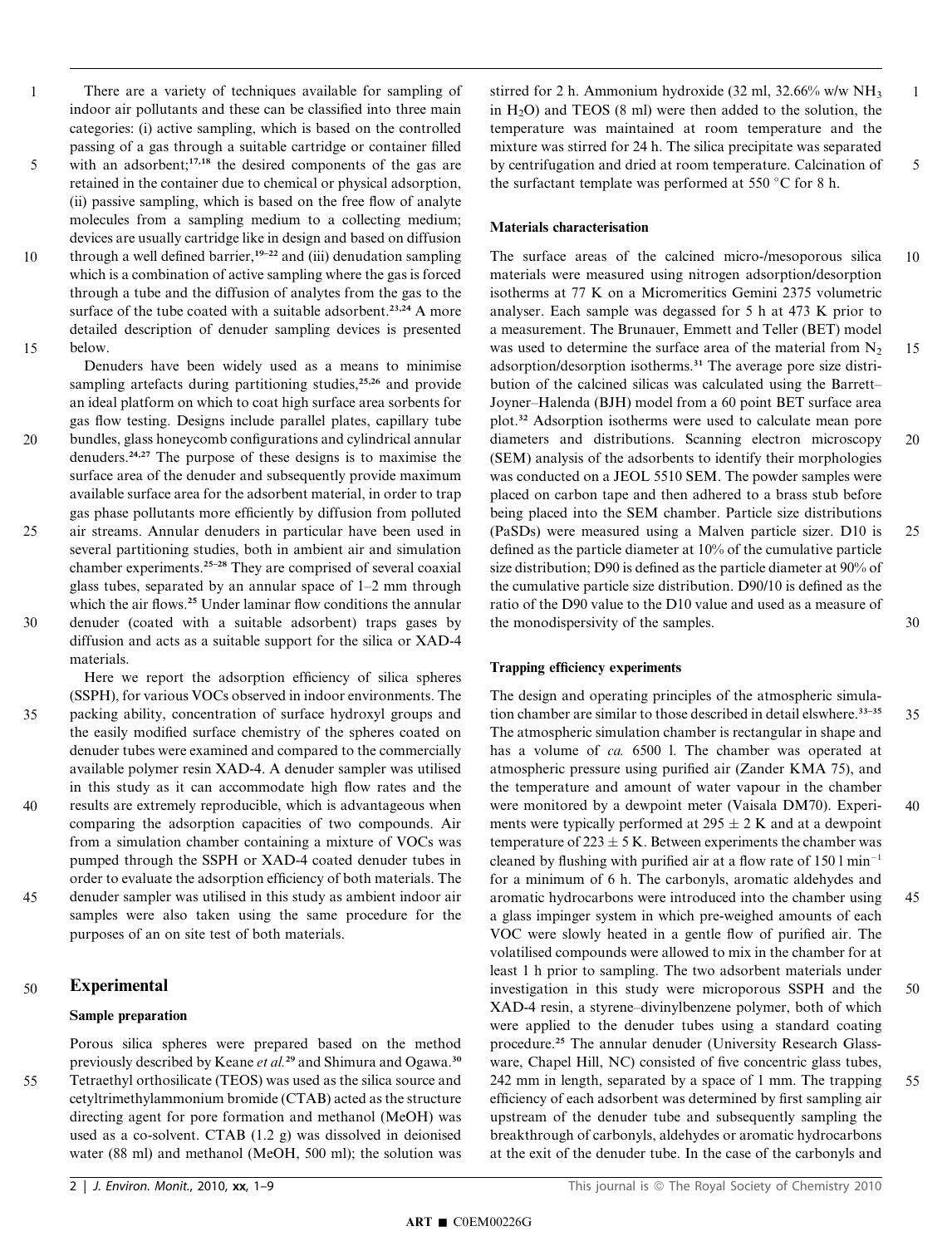aromatic aldehydes this measurement involved the use of two impingers, connected in series, containing 10 ml of a 0.25 g  $1^{-1}$ solution of O-2,3,4,5-pentafluorobenzyl hydroxylamine (PFBHA) in deionised water to derivatise the carbonyls in situ.<sup>36</sup> Yu et al.<sup>37</sup> found that reacting carbonyls with this reagent coupled with gas chromatography mass spectrometry (GC-MS) provided a much better alternative to other methods available for the measurement of carbonyl-containing VOCs. Sampling using this technique proceeded for 50 min at a flow rate of  $10 \text{ 1 min}^{-1}$ from the pump through the tube and an additional flow of 1 l  $min^{-1}$  from the tube exit through the impinger system. The impinger solutions were replaced every 10 min to monitor the change in trapping efficiency with time. These solutions were then left to react for 24 h before extraction into  $n$ -hexane (2 ml) and dried using sodium sulfate in preparation for GC-MS analysis. The analytical method has been described in detail in previous publications.34,35 The aromatic hydrocarbons, benzene, toluene, p-xylene and 1,3,5-trimethylbenzene, were monitored using a gas chromatograph (Varian 3800) with flame ionisation detection (GC-FID) connected directly to the denuder tube inlet and outlet via a 6 port gas sampling valve (Valco). Sampling was 1 5 10 15 20

#### Indoor air sampling 25

every 8 min.

The indoor air sampling was carried out in a typical wet chemistry laboratory to ensure maximum exposure to a variety of VOCs. Two identical denuders were coated, as described above, with SSPH or XAD-4 resin. Sampling was carried out at 10 l

carried out over a 120 min period, with a sample being injected

 $min^{-1}$  for a period of 24 h. The adsorbed material was then extracted in 10 ml of methanol and reacted with PFBHA (0.0025 g). These solutions were then left for 24 h before they were reduced to almost complete dryness and reconstituted in 2 ml of hexane and dried using sodium sulfate in preparation for GC-MS analysis. 30 35

### GC-MS analysis

A Varian GC-MS system (Saturn 2000) equipped with a split/ split-less injector (Varian 1079) was used for chemical analysis. The chromatographic column used was a Chrompack CP-Sil-8CB (5% phenyl and 95% dimethylpolysiloxane), 30 m in length, with an internal diameter of 0.25 mm. The derivatives were analysed using the following column oven temperature program: 60 °C held for 1 min and then ramped from 60 to 100 °C at 5 °C min<sup>-1</sup>, from 100 to 280 °C at 10 °C min<sup>-1</sup> and from 280 to 310 °C at 30 °C min<sup>-1</sup>. The temperature was then held at 310 °C for 5 min. The injector temperature was held at 280 °C for 1 min and then ramped to 310 °C at 50 °C min<sup>-1</sup>. EI mass spectra were acquired over a mass range  $m/z$  60–650 amu. When analysing the PFBHA derivatives, reconstructed ion chromatograms were used. The  $m/z$  181 ion EI fragment was used in most cases for quantification of the derivatised carbonyls.37,36 Three groups of carbonyls were investigated: small carbonyls (acetaldehyde, acetone, butanal, valeraldehyde and hexanal), dicarbonyls (glyoxal and methylglyoxal) and aromatic aldehydes (benzalde-40 45 50 55

one isomer can be formed for asymmetric carbonyls, as both Zand E-oximes are possible. For example acetone reacts with PFBHA to yield one oxime whereas acetaldehyde can form two isomers. Asymmetric dicarbonyls such as methylglyoxal can form up to four isomers. If a dicarbonyl contains a double bond with the carbonyl moieties on either side, a total of eight oximes are possible. This is because the compound can exist in a cis and a trans form, each of which can form four isomers. Therefore several derivatized compounds have multiple peaks when analyzed by gas chromatography. The structures, molecular masses of oximes, retention times and ions used for quantification by GC-MS are given in Table 1. 1 5 10

#### GC-FID analysis

The concentrations of the aromatic hydrocarbons, benzene, toluene, p-xylene and 1,3,5-trimethylbenzene, were monitored using a gas chromatograph (Varian 3800) with flame ionisation detection (GC-FID) connected directly to the chamber via a 6 port gas sampling valve (Valco). The valve is fitted with a 1 cm<sup>3</sup> sampling loop and is equipped with a pneumatically controlled actuator to enable automated injection of reaction mixtures onto the column. Samples (1 cm<sup>3</sup>) were injected and then separated using a Chrompack CP-Sil-8CB (5% phenyl, 95% dimethylpolysiloxane), 30 m in length, with an internal diameter of 0.25 mm and helium as the carrier gas  $(1.5 \text{ ml min}^{-1})$ . The oven temperature program used was as follows:  $60 °C$  held for 0.3 min, ramped to 110 °C at 80 °C min<sup>-1</sup>, then ramped to 160 °C at 40 °C min<sup>-1</sup> and to 250 °C at 70 °C min<sup>-1</sup>. The injector temperature was held at 250 °C for the duration of the 3.46 min run. 20 25 30

15

## Results and discussion

### Characterisation of adsorbents

Nitrogen adsorption/desorption isotherms for the SSPH and XAD-4 materials are shown in Fig. 1(a) and (b). The XAD-4 resin displays a type IV isotherm,<sup>39</sup> indicating that it has a mesoporous structure. The isotherm for the SSPH displays a sharper curve and is typical of a type I isotherm, indicating that the material is microporous.<sup>39</sup> The pore size distribution curve for both materials is given in Fig. 1(c) and (d) and Table 2 details the physiochemical properties of the two materials. The XAD-4 adsorbent exhibits a significantly higher mean surface area compared to SSPH, *i.e.* 1038 m<sup>2</sup> g<sup>-1</sup> compared to 804 m<sup>2</sup> g<sup>-1</sup>, and a larger mean pore diameter, i.e. 124 Å for XAD-4 compared to 19  $\AA$  for SSPH, due to the mesoporous nature of the XAD-4 resin. 35 40 45

Gundel et al. investigated the coating of XAD-4 on the surface of glass denuder tubes for the determination of phase distributions of semi-volatile aromatic hydrocarbons in indoor air.<sup>26</sup> As shown in Fig. 2(a), XAD-4 has a random structure consistent with its polymeric nature. The spherical morphology of the SSPH adsorbent provides a distinct advantage over the XAD-4 resin as the SSPH can pack better onto the surface of the denuder tube and suffers little or no aggregation. The average particle size of the SSPH was  $2.17 \mu m$ , Fig. S1 $\dagger$ , and is in good agreement with the particles measured from SEM. The D90/10 ratio, which is a measure of the mono-dispersivity of the SSPH, was show to be 1.35, Table S1†, indicating a high level of monodispersivity. 50 55

hyde and p-tolualdehyde), these compounds were studied as they are known to be common indoor air pollutants.<sup>38</sup> As more than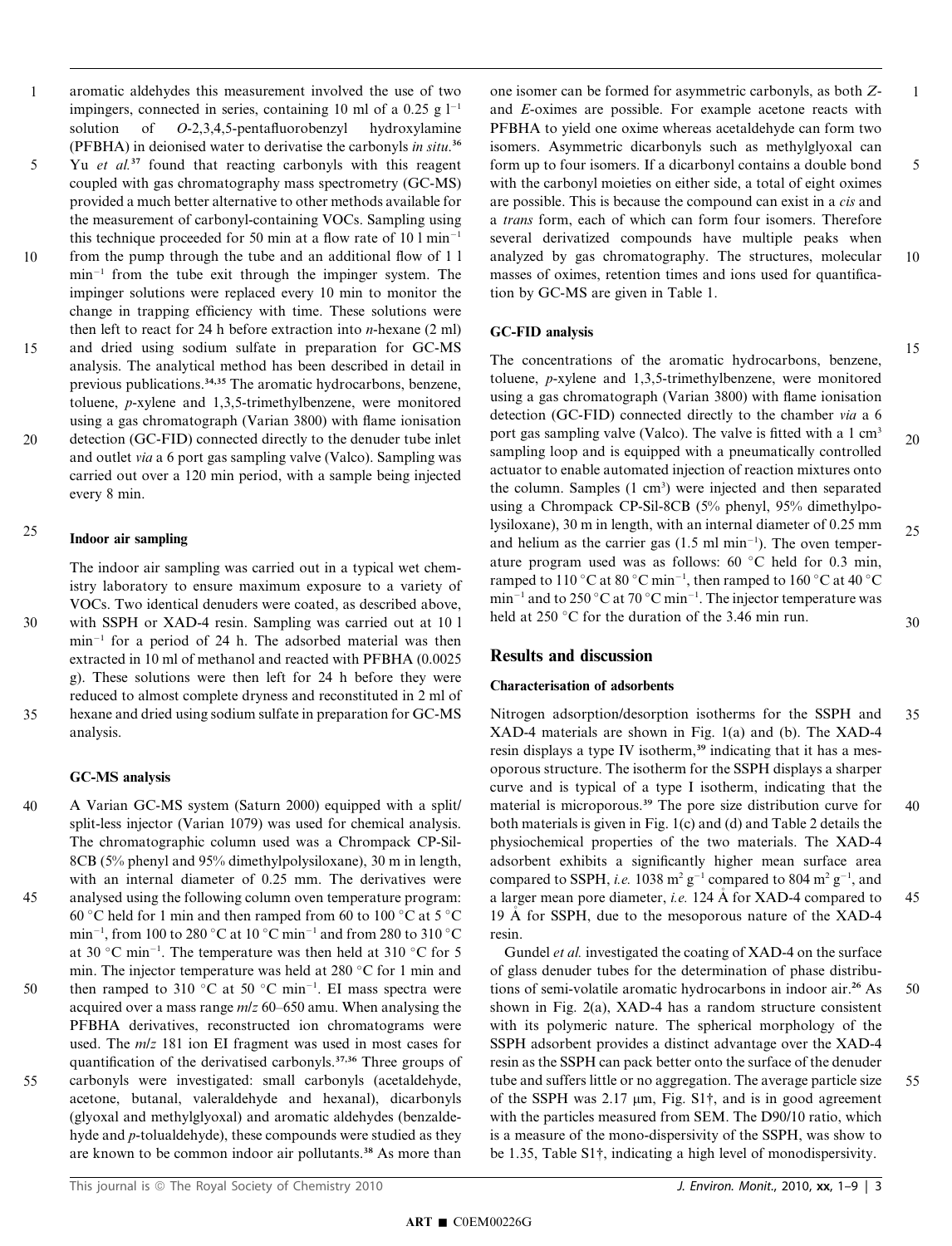| Compound                                         | Retention time/min                    | Molecular mass of PFBHA oxime | $m/z$ used for quantification |
|--------------------------------------------------|---------------------------------------|-------------------------------|-------------------------------|
| Small carbonyls<br>Acetaldehyde                  | 9.68, 9.75                            | 239                           | 181                           |
| റ<br>Acetone                                     | 11.05                                 | 253                           | 181                           |
| O                                                |                                       |                               |                               |
| <b>Butanal</b>                                   | 13.06, 13.19                          | 267                           | 181                           |
| Ωŕ<br>Valeraldehyde                              | 1.48, 14.55                           | $281\,$                       | 181                           |
| $\circ$<br>Hexanal                               | 15.7, 15.75                           |                               | 181                           |
| $\circ$<br>Dicarbonyls<br>Glyoxal<br>$O_{\zeta}$ | Tri-derivative 21.18,<br>21.22, 21.27 | 448                           | 181, 448                      |
| Ω<br>Methylglyoxal                               | Tri-derivative 21.3,<br>21.41, 21.57  | 462                           | 181, 265                      |
| O.<br>Aromatic carbonyls<br>Benzaldehyde         | 18.6                                  | 301                           | 181                           |
| $p$ -Tolualdehyde                                | 19.74                                 | 315                           | 181, 315                      |
|                                                  |                                       |                               |                               |

#### Trapping efficiency 45

50

55

The performance of the SSPH and XAD-4 coated denuder tubes for trapping indoor VOCs was investigated through a series of trapping efficiency tests on four groups of compounds: small carbonyls, dicarbonyls, aromatic aldehydes and aromatic hydrocarbons. Sampling for the carbonyls and aldehydes was performed at 10 min intervals using a flow rate of  $10 \text{ L min}^{-1}$ . The trapping efficiency (%) of the coated denuder tube for each compound was calculated as  $(1 - C_{out}/C_{in})$ , where  $C_{in}$  and  $C_{out}$ are the concentrations of the compound at the entrance and at the exit of the tubes, respectively.<sup>34</sup> The precision of the analytical method has previously been calculated for carbonyls and aromatic hydrocarbons using the impinger system.<sup>36,40</sup> Standard

deviation in the range of 3% to 15% was obtained for a range of carbonyl compounds similar to those used in this study, details of which are outlined in the ESI (see Table S2†). An overall error of  $\pm 15\%$  was subsequently estimated for all carbonyl compounds studied in this work. The error in the trapping efficiency of the aromatic hydrocarbons is given in Table S3†. Standard deviation for these compounds ranged from 1.1% to 27.71% and an overall error of 27% was estimated for these experiments. 45

Fig. 3 shows a trapping efficiency plot for a selection of small carbonyls: acetone, butanal, pentanal and hexanal. The trapping efficiency of the SSPH for each of these compounds was close to 100% after the first 10 min. The XAD-4 resin showed varying trapping efficiency values ranging from 100 to 8% after the first 10 min. However, the trapping efficiency for both sorbents decreased gradually with time due to the progressive saturation of the sorption surface with trapped species, resulting in a breakthrough of the carbonyls at the denuder outlet; as is 50 55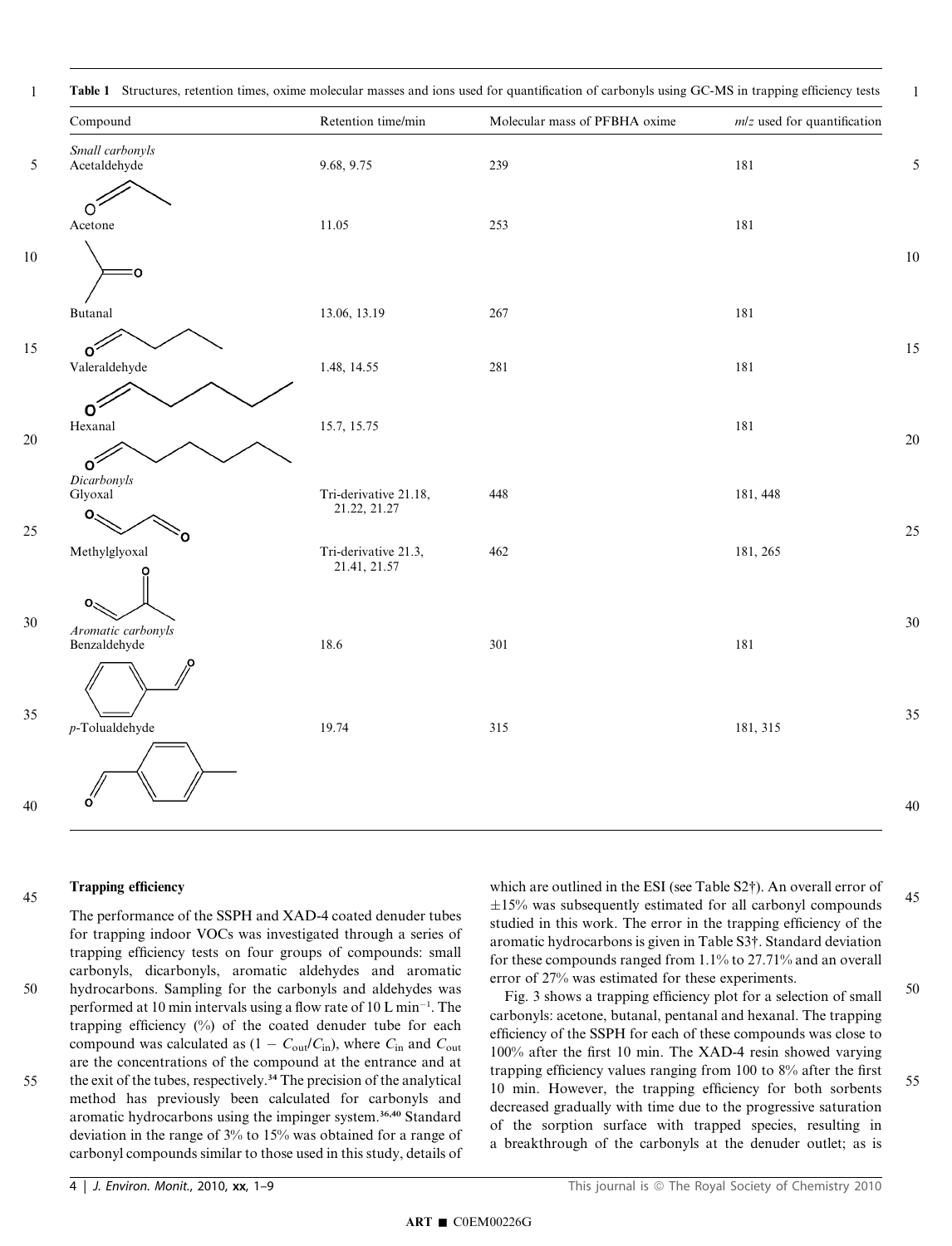

Fig. 1 Nitrogen adsorption/desorption isotherms for (a) SSPH and (b) XAD-4 resin. Pore size distributions for (c) XAD-4 and (d) SSPH based on the adsorption profiles.

Table 2 Physiochemical properties of XAD-4 and SSPH as determined by nitrogen adsorption/desorption measurements

| Sample                             | Mean surface<br>area/m <sup>2</sup> $g^{-1}$ | Mean pore<br>volume/cm <sup>3</sup> $g^{-1}$ | Mean pore<br>diameter/A |
|------------------------------------|----------------------------------------------|----------------------------------------------|-------------------------|
| <b>Silica</b><br>spheres<br>(SSPH) | 804                                          | 0.40                                         | 19                      |
| XAD-4                              | 1038                                         | 1.56                                         | 124                     |



Fig. 2 SEM images showing the structural morphologies of (a) XAD-4 and (b) SSPH.

35

40

45





Fig. 3 Data showing the trapping efficiency of XAD-4 (dashed line) and SSPH (solid line) for (a) acetone ( $\pm$ 9.9% error), (b) butanal ( $\pm$ 7% error), (c) pentanal  $(\pm 3\%$  error) and (d) hexanal (10% error).

20

Fig. 4 shows the trapping efficiency of the XAD-4 and SSPH adsorbents for dicarbonyls and aldehydes. The XAD-4 and the SSPH adsorbents both showed a 100% trapping efficiency for benzaldehyde and p-tolualdehyde over the sampling period of 50 minutes, as shown in Fig. 4(a) and (b). Both the SSPH and the  $\beta$ XAD-4 displayed 100% trapping efficiency for glyoxal after the first 10 minutes of sampling. The XAD-4 resin reached saturation after 20 minutes, with the efficiency gradually decreasing to almost 0% after 50 min. However, the SSPH adsorbent remained constant at a 100% trapping efficiency over 50 min. Although both the XAD-4 and the SSPH displayed an initial trapping efficiency for methylglyoxal of 100%, which gradually decreased with saturation of the sorbents over the 50 min, SSPH is clearly a more efficient adsorbent for this compound. 25 30 35



Fig. 4 Data showing the trapping efficiency of XAD-4 (dashed line) and SSPH (solid line) for (a) benzaldehyde  $(\pm 11\%$  error), (b) p-tolualdehyde ( $\pm 13\%$  error), (c) glyoxal ( $\pm 14\%$  error) and (b) methylglyoxal ( $\pm 13\%$ error).

surface and thus exhibits hydrophobicity.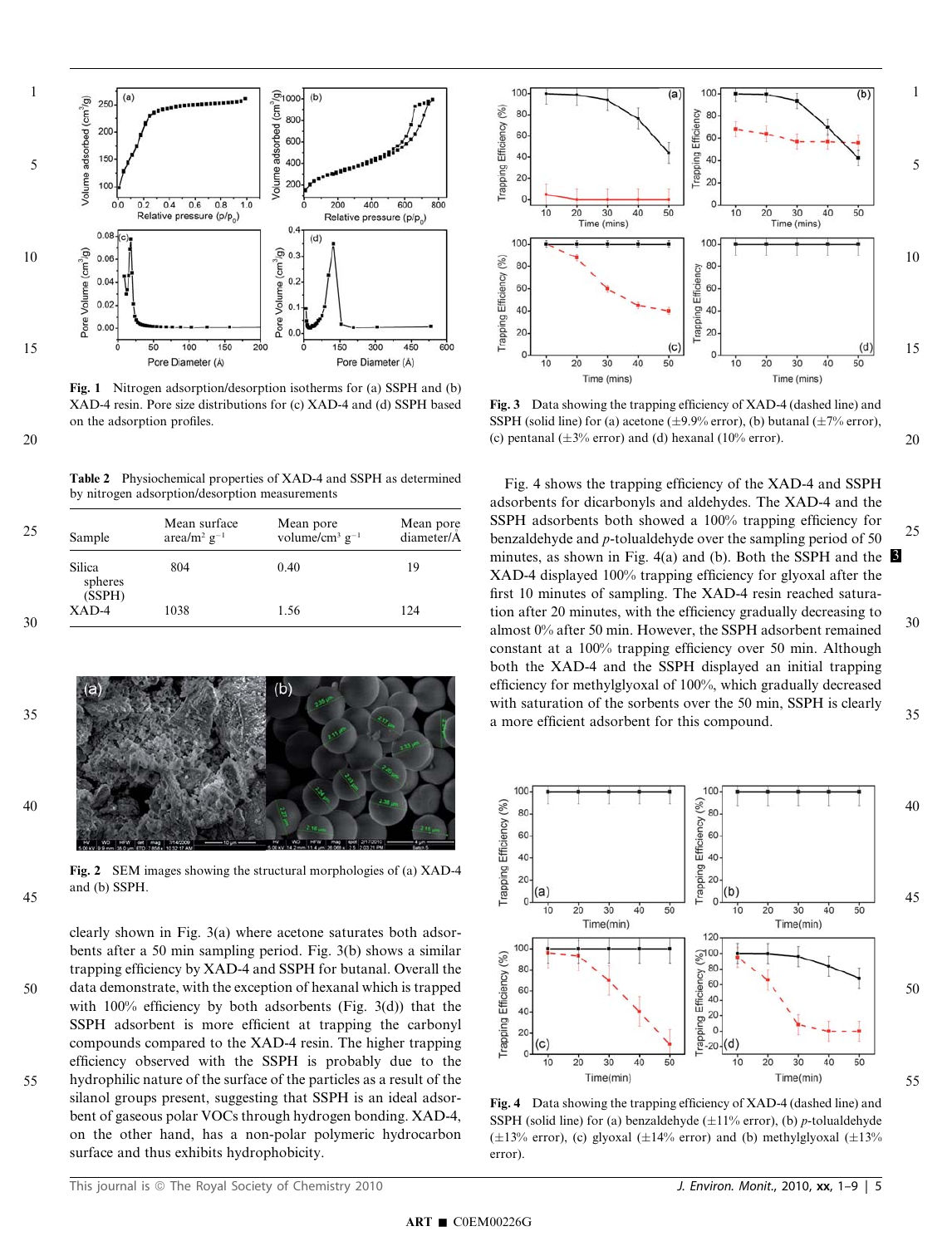

Fig. 5 Data showing the trapping efficiency of XAD-4 (dashed line) and SSPH (solid line) for (a) benzene  $(\pm 1\%$  error), (b), toluene (2% error), (c) p-xylene ( $\pm 6\%$  error) and (d) 1,3,5-trimethylbenzene ( $\pm 27\%$  error).

25

30

Fig. 5 shows the trapping efficiency of the XAD-4 and SSPH adsorbents for aromatic hydrocarbons. The XAD-4 displays a much greater affinity for all of the aromatic hydrocarbons under investigation. The trapping efficiency for benzene can be seen in Fig. 5(a). The data suggest that both the adsorbents are completely saturated in the first 15 minutes of sampling due to the volatile nature of benzene. As the volatility of the aromatic hydrocarbons decreases the trapping efficiency of both

adsorbents is seen to increase; this trend can be clearly seen for toluene, p-xylene and 1,3,5-trimethylbenzene as shown in Fig. 5(b–d). The least volatile compound present was 1,3,5-trimethylbenzene which both the SSPH and the XAD-4 adsorbents were able to trap with 100% efficiency for the first 60 minutes of sampling. After 60 minutes the SSPH efficiency rapidly decreased to almost 0%, however, the XAD-4 remained constant at 100% over a duration of 120 minutes. The large experimental error associated with 1,3,5-trimethylbenzene can be attributed to a poor chromatography leading to broad peak shape and large experimental error. The poor trapping efficiency of SSPH for aromatic hydrocarbons can be attributed to the high concentration of polar silanol groups on the surface of the material. The polymeric non-polar surface of the XAD-4 makes it an ideal candidate for the adsorption of non-polar aromatic hydrocarbons through similar hydrophobic interactions.<sup>40</sup> 1 5 10 15

#### Indoor air sampling

To evaluate the applicability of SSPH-coated denuders for field sampling, an indoor test was performed. Two denuder tubes were clamped in parallel, one coated with SSPH and one coated with XAD-4 resin and left to sample indoor air in a synthetic chemistry laboratory at a flow rate of  $10 \text{ 1 min}^{-1}$  for a period of 24 hours. The adsorbents were then extracted into methanol (20 ml) and derivatised with PFBHA (0.0025 g). Fig. 6 displays the reconstructed ion chromatogram for the SSPH and XAD-4 extracts from the indoor experiment. The  $C_5$  and  $C_6$  unsaturated dicarbonyl compounds are tentatively identified based on their 20 25 30



Fig. 6 Reconstructed ion chromatogram ( $m/z$  181) of SSPH and XAD-4 indoor air extracts. \* indicates unreacted PFBHA/oximes also present in the blank extracts.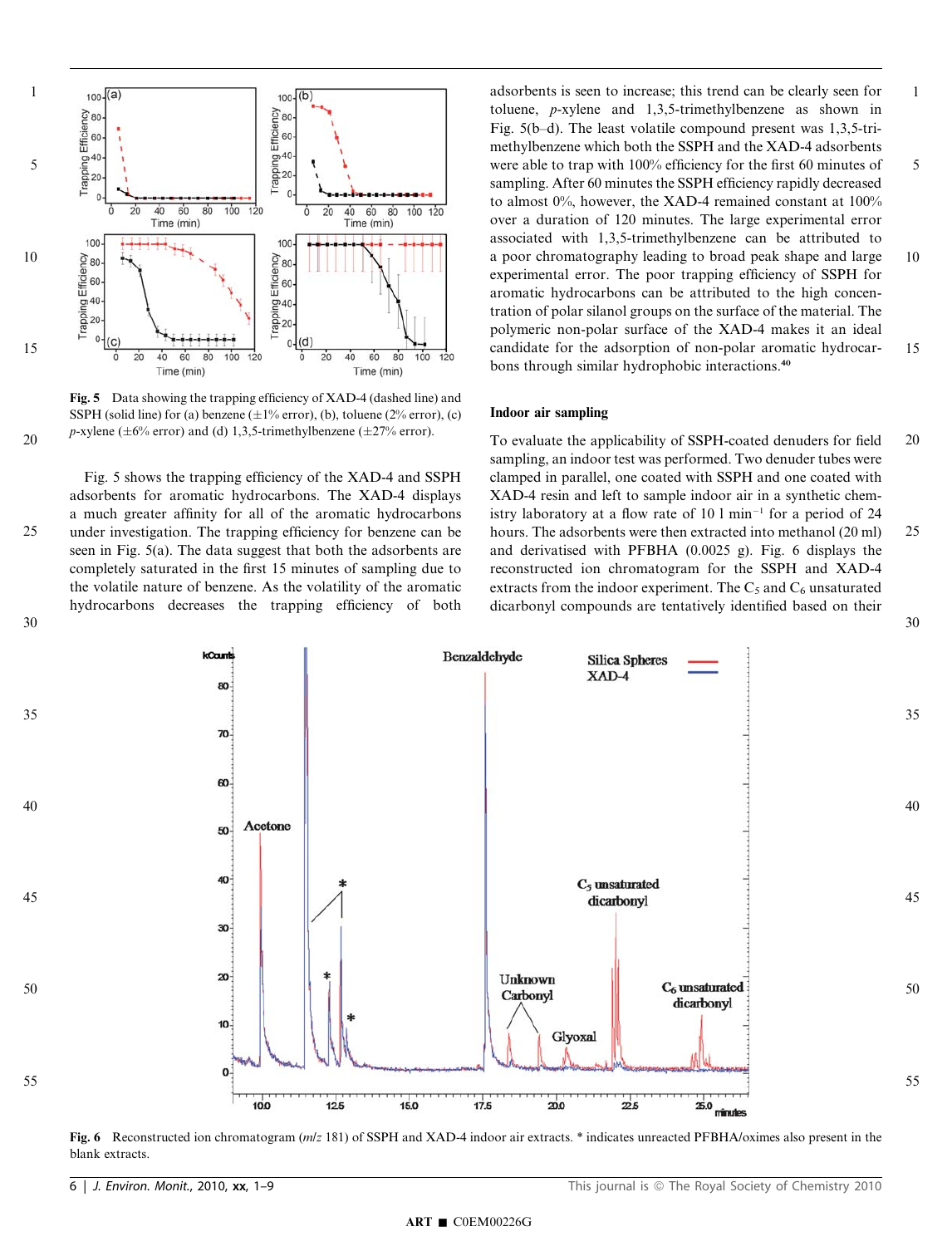Table 3 Details of the compounds used, retention times, oxime molecular masses, ions used for quantification and efficiency ratios of carbonyls using GC-MS during indoor sampling test 1

|    | Compound                        | Retention time/minutes                | Molecular mass<br>of derivative | $m/z$ (EI mode)               | Efficiency ratio SSPH : XAD-4 |    |
|----|---------------------------------|---------------------------------------|---------------------------------|-------------------------------|-------------------------------|----|
|    | Acetone                         | 10.3                                  | 253                             | 181                           | 1.4                           |    |
|    | Benzaldehyde                    | 17.8                                  | 301                             | 181.301                       | 1.13                          |    |
|    | Unknown carbonyl                | 18.5                                  | Unknown                         | 181                           | Peak not observed for XAD-4   |    |
|    | Glyoxal                         | Tri-derivative 20.25,<br>20.35, 20.41 | 448                             | 181, 448 (M), 251 (M $-$ 197) | 4.40                          |    |
| 10 | $C_5$ unsaturated<br>dicarbonyl | Di-derivative 21.9, 22.02             | 490                             | 181, 490 (M), 293 (M $-$ 197) | 19.94                         | 10 |
|    | $C6$ unsaturated<br>dicarbonyl  | 24.62, 24.71, 24.9,<br>24.98, 25.2    | 502                             | 181, 502 (M), 321 (M $-$ 181) | Peak not observed for XAD-4   |    |

retention times and the mass spectra of their oxime derivatives.35,36 The trapping ratios of SSPH against the XAD-4 resin are shown in Table 3. The SSPH and XAD-4 resin were both efficient at trapping benzaldehyde, which corresponds to the trapping efficiency plot obtained from the simulation chamber, Fig. 4(a). SSPH clearly outperformed XAD-4 in trapping the polar carbonyls, exhibiting an efficiency approximately 20 times 20

greater than XAD-4 for unsaturated dicarbonyls. This result is also in agreement with the trapping efficiency curves generated from the simulation chamber experiments. 25

## **Conclusions**

In this study we have demonstrated that porous silica spheres can be used to efficiently trap various indoor air pollutants, both in a simulated environment and in an indoor environment. The adsorbent was tested at relatively high concentrations (500 ppb) and flow rates  $(101 \text{ min}^{-1})$ . In our experiments SSPH was found to be more efficient than the commercially available Amberlite® XAD-4 resin at trapping non-polar VOCs and significantly more 30

- efficient at trapping polar VOCs present in ambient air, the XAD-4 resin demonstrated a higher trapping efficiency for aromatic hydrocarbons. The SSPH adsorbent was shown to trap 100% of the gas phase carbonyl compounds present in a simulation chamber experiment in the first 10 minutes of sampling, 35
- while the XAD-4 resin was shown to have various levels of efficiency ranging from 100 to 8% over the sampling period for the same group of carbonyl compounds. The indoor test demonstrated that the SSPH adsorbent is far more efficient at trapping polar carbonyls than XAD-4 resin in an indoor environment. 40
- Specifically, SSPH was shown to be significantly more efficient than the XAD-4 resin at trapping glyoxal,  $C_5$  and  $C_6$  unsaturated carbonyls. Given that aldehydes such as acetaldehyde and benzaldehyde are proven carcinogens and present in indoor air at concentrations 2 to 13 times higher than outdoor concentra-45
- tions,<sup>33</sup> these compounds pose a significant health risk. As SSPH was shown to trap a variety of aldehydes and carbonyls both in simulated and field campaign studies it has a distinct advantage over XAD-4 resin. 50

#### Acknowledgements 55

We acknowledge financial support from the EPA STRIVE scheme project reference number (2006-PhD-ET-12). This research is independent of the Irish Environmental Protection

Agency and does not necessarily reflect the views of the agency and no official approval should be assumed. 15

1

20

30

35

45

## References

- 1 N. E. Klepeis, W. C. Nelson, W. R. Ott, J. P. Robinson, A. M. Tsang and P. Switzer, J. Exposure Anal. Environ. Epidemiol., 2001, 11(3), 231–252.
- 2 A. P. Jones, Atmos. Environ., 1999, 33, 4535–4564.
- 3 G. Andraca-Ayala and L. G. Ruiz-Suarez, Atmosfera, 2005, 18, 189– 203.
- 4 T. A. E. Platt-Mills and M. C. Carter, N. Engl. J. Med., 1997, 336, 1382–1384. 25
- 5 C. A. Redlich, J. Sparer and M. R. Cullen, *Lancet*, 1997, 349, 1013– 1016.
- 6 M. Maoni, B. Seifert and T. Lindvall, Indoor Air Quality a Comprehensive Reference Book, Elsevier, Amsterdam, 1995.
- 7 P. Wolkoff, C. K. Wilkins, P. A. Clausen and G. D. Nielsen, Indoor Air, 2006, 16, 7–19.
- 8 R. J. Delfino, Environ. Health Perspect., 2002, 110, 573–589.
- 9 K. B. Rumchev, J. T. Spickett, M. K. Bulsara, M. R. Phillips and S. M. Stick, Eur. Respir. J., 2002, 20, 403–408.
- 10 X. S. Zhao, Q. Ma and G. Q. Lu, Energy Fuels, 1998, 12, 1051.
- 11 R. Serna-Guerreroand and A. Sayari, Environ. Sci. Technol., 2007, 41, 4761.
- 12 X. S. Zhao, Q. Ma and G. Q. Lu, *Energy Fuels*, 1998, 12, 1051. 5
- 13 D. Serrano, G. Calleja, J. A. Boatas and F. J. Gutierrez, Ind. Eng. Chem. Res., 2004, 43, 7010.
- 14 M. Popovaa, A. Szegedi, Z. Cherkezova-Zhelevac, I. Mitovc, N. Kostovac and T. Tsonchevaa, J. Hazard. Mater., 2009, 168, 226–232. 40
- 15 J. Uchisawa, T. Nanba, S. Masukawa and A. Obuchi, React. Kinet. Catal. Lett., 2008, 95, 391–398.
- 16 Q. Hu, J. Jun Li, Z. Ping Hao, L. D. Li and Z. S. Qiao, Chem. Eng. J., 2009, 149, 281–288.
- 17 M. Harper, J. Chromatogr., A, 2000, 885, 129–151.
- 18 S. Shojania, R. D. Oleschuk, M. E. McComb, H. D. Gesser and A. Chow, Talanta, 1999, 50, 193–205.
- 19 A. Kot-Wasik, B. Zabiegała, M. Urbanowicz, E. Dominiak, A. Wasik and J. Namiesnik, Anal. Chim. Acta, 2007, 602, 141–163.
- 20 S. Batterman, T. Metts, P. Kalliokoski and E. Barnett, J. Environ. Monit., 2002, 4, 361–370.
- 21 J. S. Hayward, T. Gouin and F. Wania, Environ. Sci. Technol., 2010, 44, 3410–3416. 50
- 22 B. Zabiegała, A. Kot-Wasik, M. Urbanowicz and J. Namieśnik, Anal. Bioanal. Chem., 2010, 396, 273–296.
- 23 M. Partyka, B. Zabiegala, J. Namiesnik and A. Przyjazny, Crit. Rev. Anal. Chem., 2007, 37, 51–78.
- 24 A. Kloskowski, M. Pilarczyk and J. Namiesnik, Crit. Rev. Anal. Chem., 2002, 32, 301–335. 55
- 25 B. Temime-Roussel, A. Monod, C. Massiani and H. Wortham, Atmos. Environ., 2004, 38, 1913–1924.
- 26 L. A. Gundel, V. C. Lee, K. R. R. Mahanama, R. K. Stevens and J. M. Daisey, Atmos. Environ., 1995, 29, 1719–1733.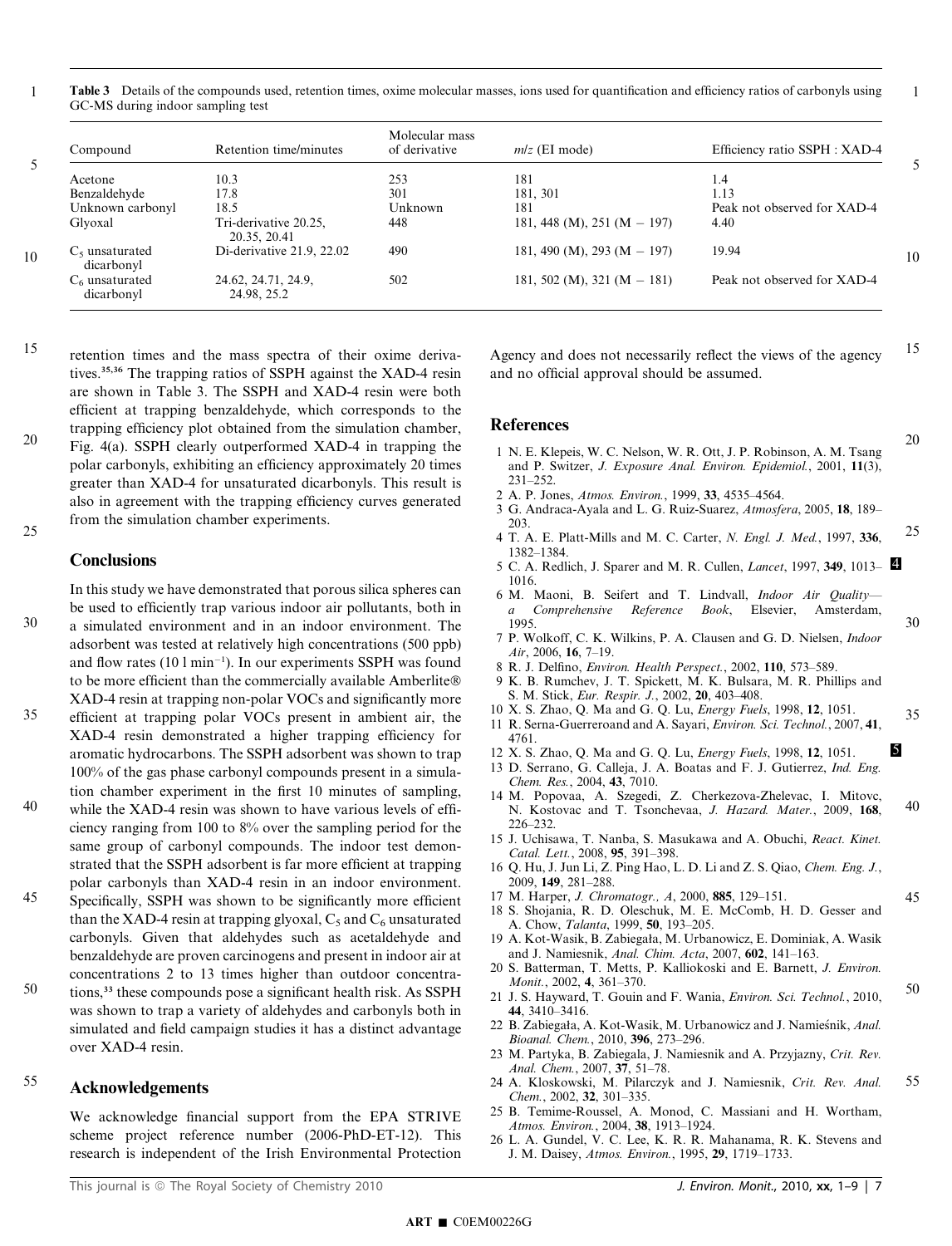- 27 B. T. Mader, R. C. Flagan and J. H. Seinfeld, Environ. Sci. Technol., 2001, 35, 4857–4867.
	- 28 A. J. Peters, D. A. Lane, L. A. Gundel, G. L. Northcott and K. C. Jones, Environ. Sci. Technol., 2000, 34, 5001–5006.
- 29 D. A. Keane, J. P. Hanrahan, M. P. Copley, J. D. Holmes and <sup>6</sup> M. A. Morris, J. Porous Mater., 2009.  $5\quad 6$ 
	- 30 N. Shimura and M. Ogawa, Bull. Chem. Soc. Jpn., 2005, 78, 1154– 1159.
	- 31 S. Brunauer, P. H. Emmett and E. Teller, J. Am. Chem. Soc., 1938, 60, 309.
	- 32 E. P. Barrett, L. G. Joyner and P. P. Halenda, J. Am. Chem. Soc., 1950, 73, 373.
- 33 L. P. Thuner, P. Bardini, G. J. Rea and J. C. Wenger, J. Phys. Chem. A, 2004, 108, 11019. 10
- 34 B. Temime, R. M. Healy and J. C. Wenger, Environ. Sci. Technol., 2007, 41, 6514.
- 35 R. M. Healy, J. C. Wenger, A. Metzger, J. Duplissy, M. Kalberer and J. Dommen, Atmos. Chem. Phys., 2008, 8, 3215–3230.
- 36 B. Temime, R. M. Healy and J. C. Wenger, Environ. Sci. Technol., 2007, 41, 6514–6520. 7  $\overline{a}$  5
- 37 J. Z. Yu, H. E. Jeffries and R. M. Lelacheur, Environ. Sci. Technol., 1995, 29, 1923–1932.
- 38 A. T. Hodgson and H. Levin, Lawrence Berkeley National Laboratory, 2003.
- 39 K. S. W. Sing, D. H. Everett, R. A. W. Haul, L. Moscou, R. A. Pierotti, J. Rouquerol and T. Siemieniewska, Pure Appl. Chem., 1982, 54, 2201. 10
- 40 B. Temime-Roussel, A. Monod, C. Massiani and H. Wortham, Atmos. Environ., 2004, 38, 1925–1932.

20

25

30

35

40

45

1

15

1

20

25

30

35

40

45

50

50

55

- 
- 55